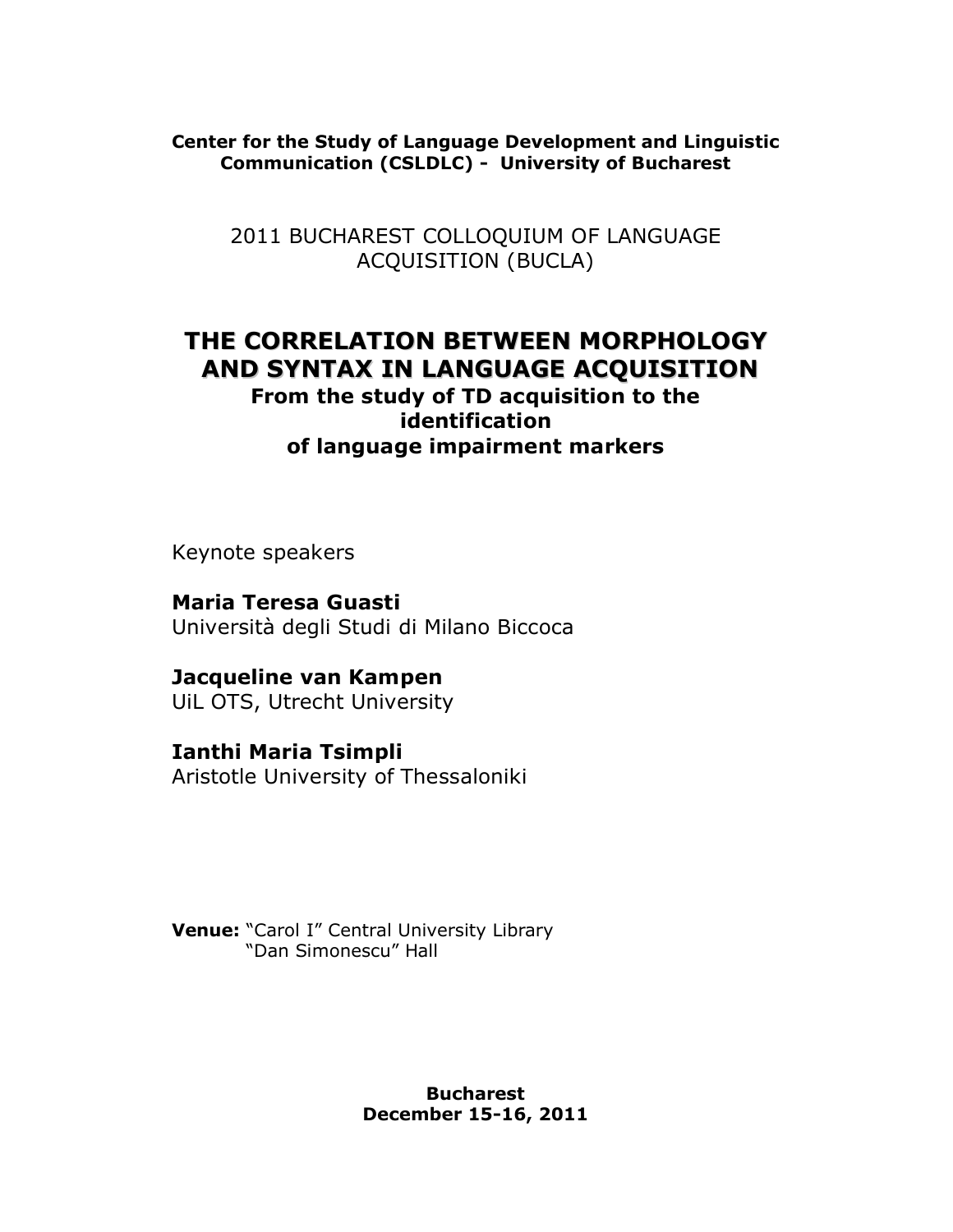| <b>ORGANIZER</b> | Center for the Study of Language<br>Development and Linguistic<br>Communication (CSLDLC) -<br>University of Bucharest |
|------------------|-----------------------------------------------------------------------------------------------------------------------|
| <b>PARTNER</b>   | "Carol I" Central University Library                                                                                  |

**ORGANIZING COMMITTEE** Larisa Avram

Oana Săvescu Anca Sevcenco

**Funded by:** CNCS – Romania, National Research Council University of Bucharest

**CNCS PN-II-IDEI-2008-2**  **CNCS PN-II-IDEI-WE-2011-3**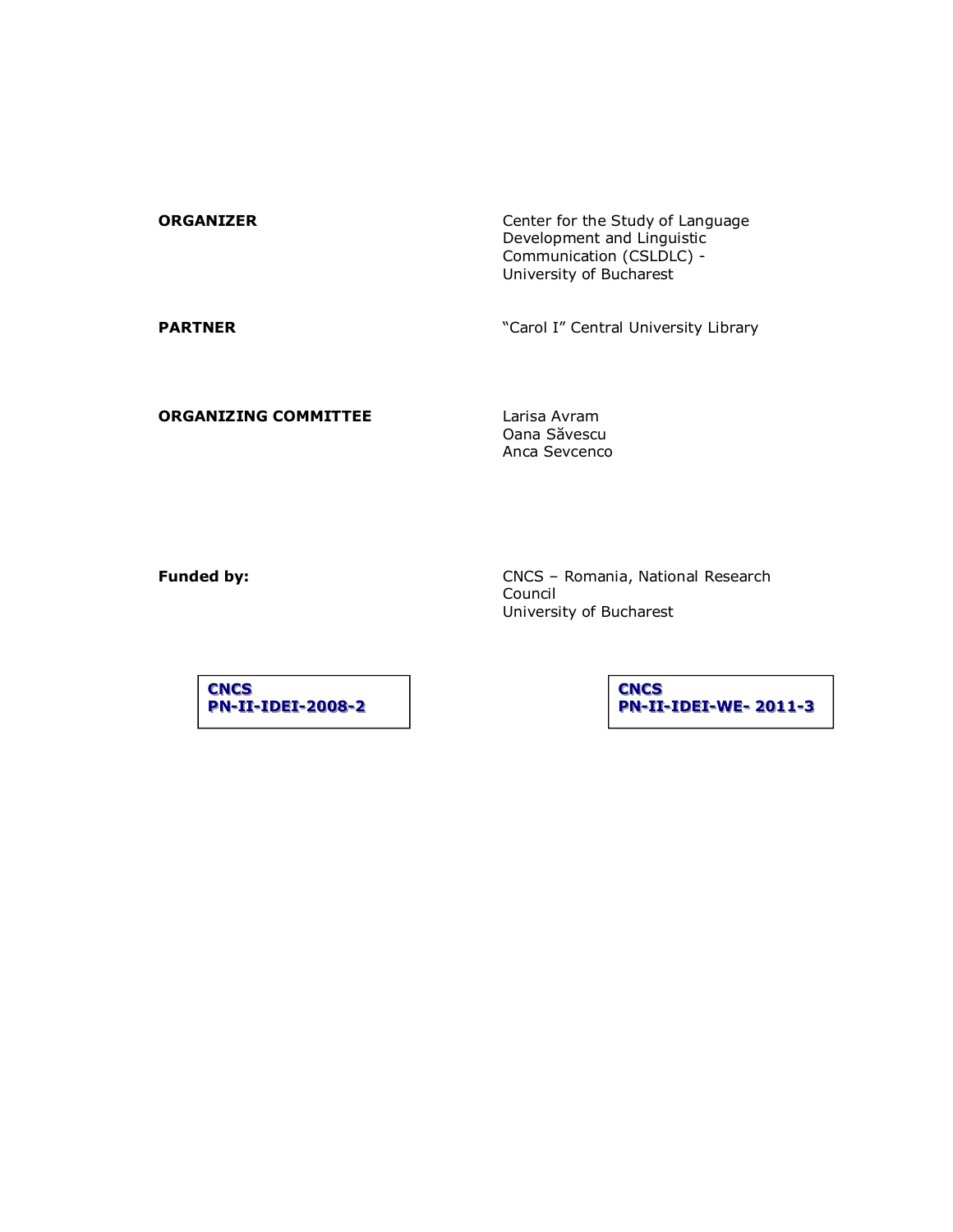|                                    | Thursday, 15 December                                                                                |
|------------------------------------|------------------------------------------------------------------------------------------------------|
|                                    |                                                                                                      |
| $9:30 - 9:45$                      | Registration                                                                                         |
| $9:45-10.00$                       | Opening address                                                                                      |
| $10.00 - 11.00$<br>Keynote speaker | Jacqueline van Kampen, UiL, OTS, Utrecht University                                                  |
|                                    | The acquisition of topic shift                                                                       |
| $11.00 - 11.30$                    | Coffee break                                                                                         |
| $11.30 - 12.10$                    | Cristina Măniță, University of Bucharest                                                             |
|                                    | The comprehension of exhaustive wh-questions in child<br>Romanian                                    |
| $12.10 - 12.50$                    | Elena Buja, Transilvania University, Brașov                                                          |
|                                    | Event conflation in child Romanian                                                                   |
| $12.50 - 13.30$                    | Ioana Stoicescu, University of Bucharest                                                             |
|                                    | Lexical aspect and verbal inflection in child Romanian                                               |
| 13:30 - 14:30                      | Lunch                                                                                                |
| 14:30 - 15:30<br>Keynote speaker   | Ianthi Maria Tsimpli, Aristotle University of Thessaloniki                                           |
|                                    | Language learnability and language impairment: the<br>Interpretability Hypothesis                    |
| $15:30 - 16:10$                    | Martine Coene and Larisa Avram<br>Free University Amsterdam and University of Bucharest              |
|                                    | (A) symmetries in the acquisition of object clitics                                                  |
| $16:10 - 16.30$                    | Coffee break                                                                                         |
| $16:30 - 17.10$                    | Adela Simoiu, University of Bucharest                                                                |
|                                    | The preverbal subject in Romanian: a topic/focus position:<br>Evidence from second language learning |
| $17:10 - 17:50$                    | Otilia Negru, University of Bucharest                                                                |
|                                    | Early subjects and unaccusativity in child Romanian                                                  |